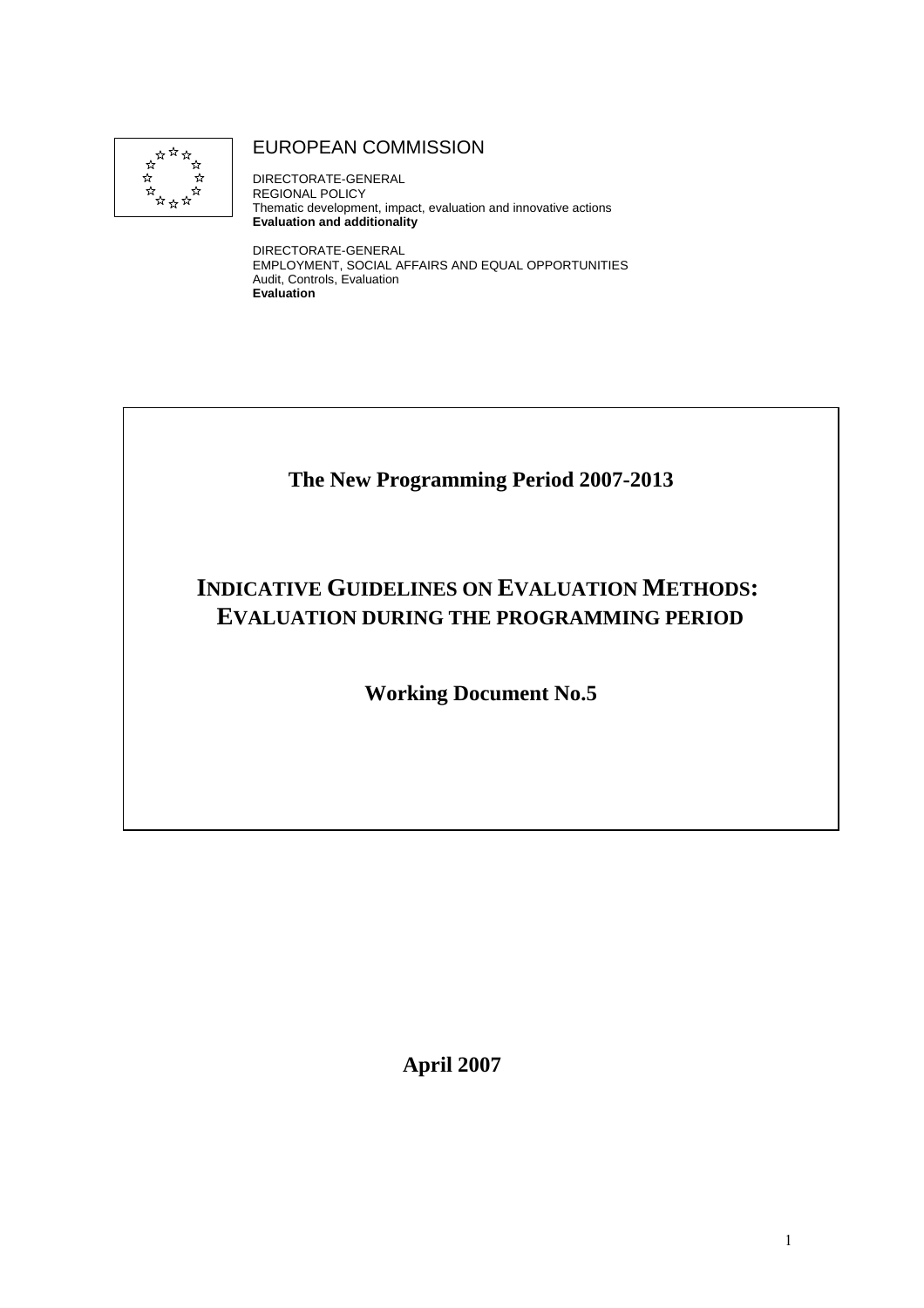## **TABLE OF CONTENTS**

|    | 1. INTRODUCTION: OBJECTIVES, SCOPE AND STRUCTURE OF THE WORKING |  |  |  |
|----|-----------------------------------------------------------------|--|--|--|
| 2. |                                                                 |  |  |  |
| 3. |                                                                 |  |  |  |
|    | 3.1<br>3.2                                                      |  |  |  |
|    |                                                                 |  |  |  |
|    | 4.1<br>4.2                                                      |  |  |  |
| 5. |                                                                 |  |  |  |
|    | 5.1<br>5.2<br>5.3                                               |  |  |  |
|    | ANNEX 1.<br>ANNEX 2.<br>ANNEX 3.                                |  |  |  |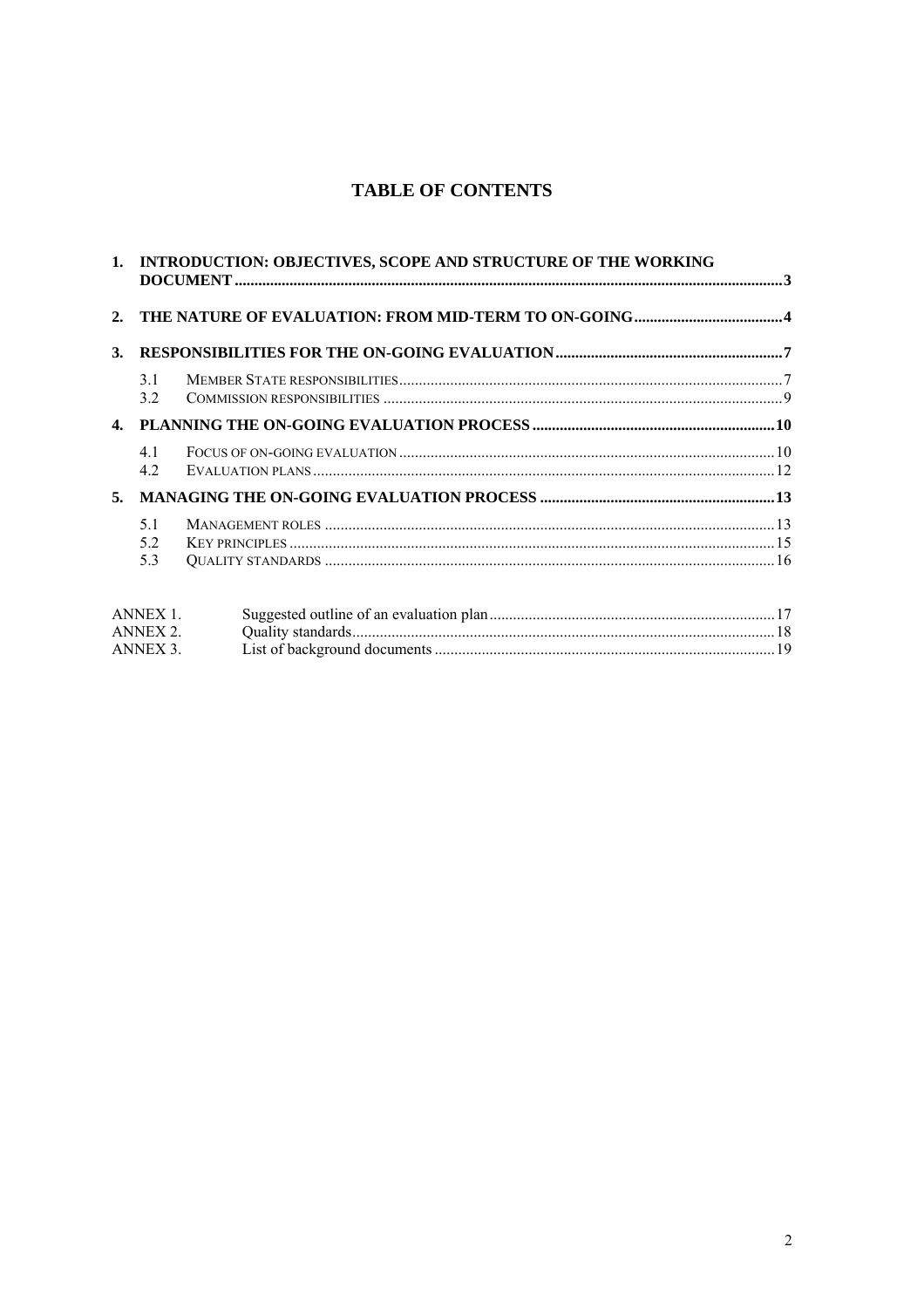#### <span id="page-2-0"></span>**1. Introduction: objectives, scope and structure of the working document**

Council Regulation (EC) No 1083/2006 laying down general provisions on the European Regional Development Fund, the European Social Fund and the Cohesion Fund and repealing Regulation (EC) No 1260/1999 outlines **the role of the Commission in providing indicative guidance**<sup>1</sup> on future evaluations (Article 47[5])<sup>2</sup>. This methodological document should, therefore, serve as a reference paper. Member State authorities<sup>3</sup> are encouraged to use it flexibly, adapting the guidance to their own specific needs (e.g. information, strategic or management needs).

**EVALSED** - the online and interactive resource for the evaluation of socio-economic development (http://www.evalsed.com) - written on behalf of the Commission provides complementary advice and good practice examples, especially as regards evaluation methods and quality standards.

The document has been designed primarily for national, regional and local authorities as they manage Structural and Cohesion Fund assistance in 2007-2013, and in particular for those organising, co-ordinating and carrying out evaluations. Managing authorities may also want to share the document with external evaluators, who should find it useful in performing their tasks (section 5.1).

Regulation 1083/2006 identifies three types of evaluation according to their timing: before (ex ante), during, and after (ex post) the programming period (Article 47[2]).

As for their function, Article 47[2] distinguishes between evaluations of a strategic nature ("in order to examine the evolution of a programme or group of programmes in relation to Community and national priorities") and evaluations of an operational nature ("in order to support the monitoring of an operational programme"). Both types of evaluation can be expressed in a single evaluation report (section 4.1).

This working document applies to evaluations carried out during the programming period, whether <u>of a strategic or operational nature</u>. The term "**on-going evaluation**"<sup>4</sup> will be used, although Regulation  $1083/2006$  does not use this term. Ex ante<sup>5</sup> and ex post evaluations are the subject of separate working documents.

 $\overline{a}$ 1 <sup>1</sup> In accordance with the procedure laid down in Article 103[2] of the Regulation 1083/2006.<br><sup>2</sup> If not stated otherwise, all Articles in this working document refer to the Council Regulation

If not stated otherwise, all Articles in this working document refer to the Council Regulation (EC) No 1083/2006 of 11 July 2006 laying down general provisions on the European Regional Development Fund, the European Social Fund and the Cohesion Fund and repealing Regulation (EC) No 1260/1999.

<sup>&</sup>lt;sup>3</sup> If managing authorities or monitoring committees (whose functions are considered in section 5.1) are not specifically referred to, the following terminology is synonymously used to describe the role and activities of the Member States in general: "Member States", "Member State authorities", "Member State administration" or "decision-makers" (often defined more broadly by including civil society).

administration" or "decision-makers" (often defined more broadly by including civil society).<br><sup>4</sup> In accordance with Article 86 of the Council Regulation (EC) No 1698/2005 of 20 September 2005 on support for rural development by the European Agricultural Fund for Rural Development (EAFRG), the

term "on-going evaluation" is used in a wider context and comprises mid-term and ex post evaluation. 5 European Commission (2006): The New Programming Period 2007-2013, Indicative Guidelines on Evaluation Methods: Ex Ante Evaluation, Working Document No. 1.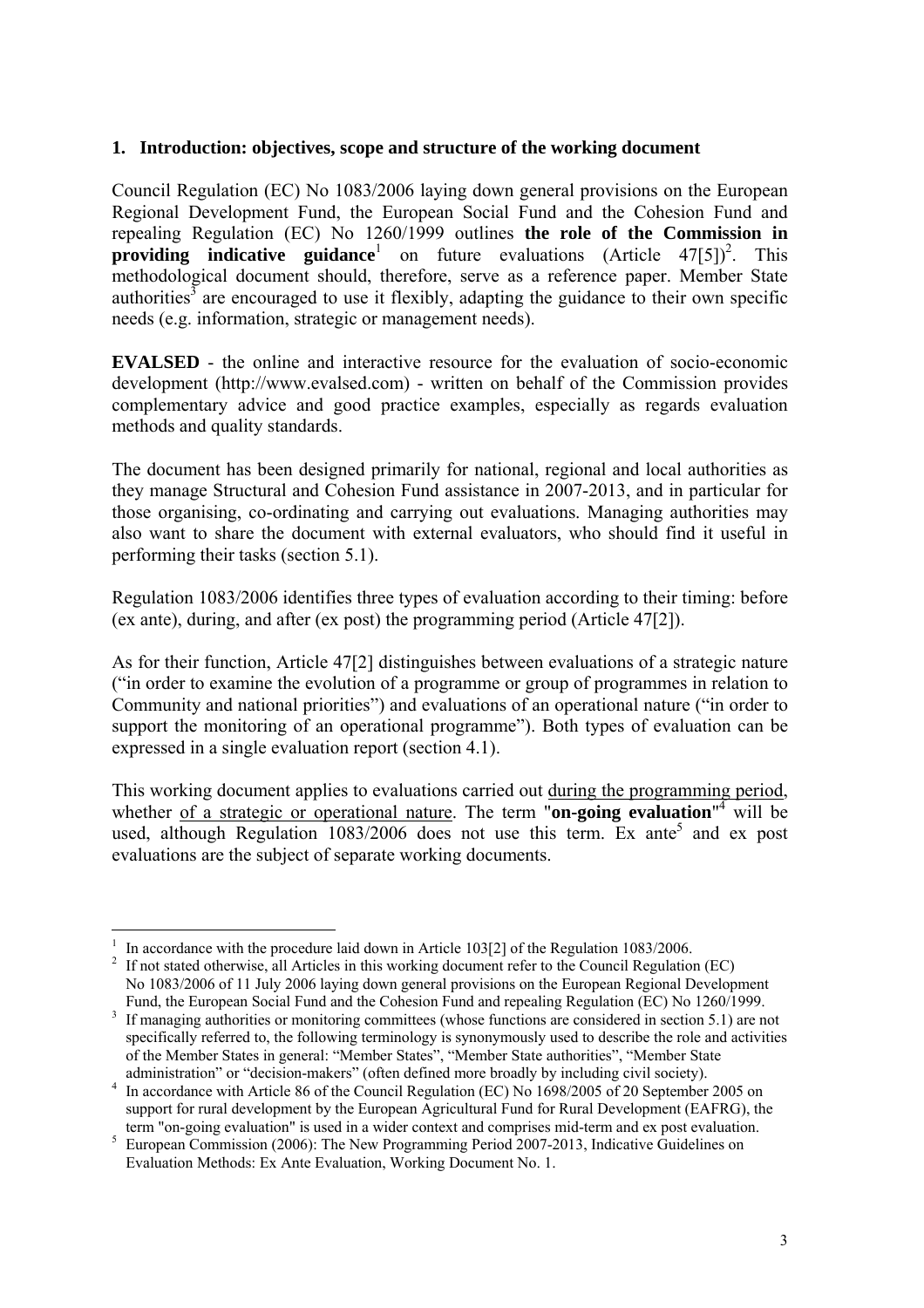This working document builds on Member State experience of the mid-term evaluation and its update in the 2000-2006 period, while bearing in mind the regulatory context for 2007-2013<sup>6</sup> and general rules on evaluation as referred to in the Financial Regulation<sup>7</sup> (Article 27[4]) and its implementing rules<sup>8</sup> (Article 21).

The document is composed of four parts:

- The first part reviews past experience with the mid-term evaluation and its update, showing how the lessons learned have influenced the rationale, guiding principles and main features of the on-going evaluation in 2007-2013.
- The second part outlines the regulatory requirements for 2007-2013, including the roles and responsibilities of Member States and the Commission with regard to on-going evaluation.
- The third part describes the focus of on-going evaluation and suggests how the evaluation process could best be planned and designed to serve the strategic and operational needs of decision-makers.
- Finally, the fourth part provides guidance on managing the on-going evaluation process and describes key principles and evaluation quality standards.

## <span id="page-3-0"></span>**2. The nature of evaluation: from mid-term to on-going**

 $\overline{a}$ 

The general aim of evaluating cohesion policy is to "improve the quality, effectiveness and consistency of the assistance from the Funds and the strategy and implementation of operational programmes with respect to the specific structural problems affecting the Member States and regions concerned, while taking account of the objective of sustainable development and of the relevant Community legislation concerning environmental impact and strategic environmental assessment" (Article 47[1]).

<sup>&</sup>lt;sup>6</sup> Council Regulation (EC) No 1083/2006 of 11 July 2006 laying down general provisions on the European Regional Development Fund, the European Social Fund and the Cohesion Fund and repealing Regulation (EC) No 1260/1999 and Commission Regulation (EC) No 1828/2006 of 8 December 2006 setting out rules for the implementation of Council Regulation (EC) No 1083/2006 laying down general provisions on the European Regional Development Fund, the European Social Fund and the Cohesion Fund and of Regulation (EC) No 1080/2006 of the European Parliament and of the Council on the European Regional

Development Fund.<br><sup>7</sup> Council Regulation (EC, Euratom) No 1605/2002 of 25 June 2002 on the Financial Regulation applicable

to the general budget of the European Communities.<br><sup>8</sup> Commission Regulation (EC, Euratom) No 2342/2002 of 23 December 2002 laying down detailed rules for the implementation of Council Regulation (EC, Euratom) No 1605/2002 on the Financial Regulation applicable to the general budget of the European Communities.

**Interim evaluation** mentioned here refers to assessing and examining the human and financial resources allocated to a programme and the results obtained in order to verify that they were consistent with the objectives set. It must be carried out periodically in accordance with a timetable which enables the findings of that evaluation to be taken into account for any decision on the renewal, modification or suspension of the programme. While the approach to **on-going evaluation** takes account of this flexible timetable, it provides for further flexibility as regards evaluation scope and design, adapted to internal demands, and has to be seen in a wider context of planning and managing the evaluation process (section 2).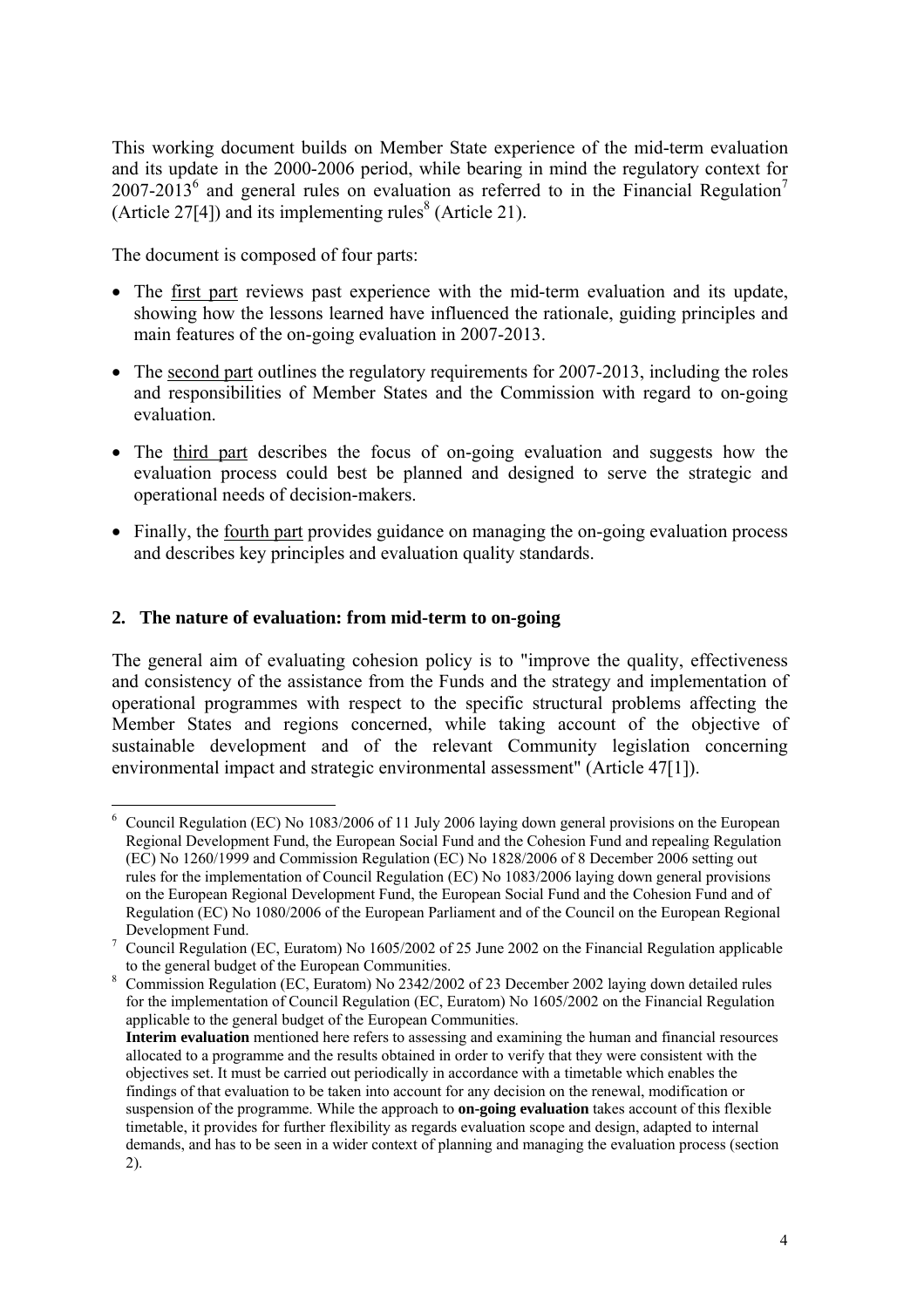Regulation 1083/2006 provides for a shift from a concept of mid-term evaluation driven by regulatory imperatives towards a more flexible, demand-driven approach to evaluation during the programming period: **on-going evaluation**. Past experience and the lessons learned have paved the way for the new approach.

#### **Box 1: Lessons learnt from the past experience**

Evaluation of the Structural Funds carried out during programme implementation is not a new concept. It was introduced - as a mid-term evaluation (MTE) – for the 1994-1999 period and applied again in 2000-2006.

The 2003 mid-term evaluations<sup>9</sup> were organised and managed in many different ways. They encountered widely diverse ways of thinking and concepts which depended very much on institutional traditions in different Member States. Although some solutions were more effective than others, the general trends reveal an improved quality of evaluation reports (mainly in relation to the analysis of the process-related aspects of implementation) as well as increased involvement of responsible authorities. This exercise demonstrated growing evaluation capacities and knowledge among Member State administrations and marked a further step in partnership with the Commission. Nevertheless, some weaknesses were identified:

- The rigid deadline, leading to evaluations having been launched too early in many cases (notably when Structural Fund interventions started late), and creating a surge in demand in the evaluation market;
- The requirements being too broad, covering all Structural Fund interventions and various and complex evaluation questions, ranging from strategy, to effectiveness and to implementation issues.

Consequently, some evaluations lacked an in-depth analysis of important evaluation questions, especially as regards the results achieved, and were insufficiently adapted to address the specific internal needs of the Member State administrations.

The main lesson drawn from the experience of the MTE was a need for shift towards a more flexible approach, driven by the needs of decision-makers.

This approach was tested - to a certain extent – during the MTE update exercise in 2005. While building on the work of the MTE, the update allowed Member States to narrow the evaluation scope and to focus on areas which were not sufficiently examined in the MTE (especially in relation to the results achieved), rather than to deal again with all the components required by the 2003 exercise. In line with the Commission's commitment to subsidiarity and proportionality, minimum core content was specified in this respect, with managing authorities identifying additional evaluation needs they wished to have addressed in the update and which could add value to better delivery of Structural Fund programmes. Some Member States decided – on a voluntary basis and in parallel with the update exercise – to launch issue-specific evaluations focussing on strategic themes such as, for example, innovation or the environment.

Despite the fact that there was no requirement for the new Member States to undertake a MTE of the Structural Fund assistance during the 2004-2006 period, the majority of them decided to participate actively in this exercise. The underlying idea was to develop evaluation capacity and knowledge within administrations as well as to identify examples of good practice in managing evaluation in accordance with internal demand, e.g., by establishing evaluation plans.

In general, evaluations undertaken in the EU25 during the 2004-2006 period provided some important information on how to further increase the added value of cohesion policy and improve its operation. In particular, the analysis of the results achieved so far has significantly contributed to future programming.

On the basis of the above lessons learnt and capacities developed in 2000-2006, as well as taking account of the existing and forthcoming challenges, the approach to evaluation carried out during the programming period has been appropriately modified within the  $2007-2013$  regulatory framework<sup>10</sup>.

 $\overline{a}$ 

<sup>9</sup> European Commission, (2004): The Mid Term Evaluation of Structural Fund Interventions: Summary Report of the Activities in the Member States. 10 Regulation 1083/2006 and Regulation 1828/2006.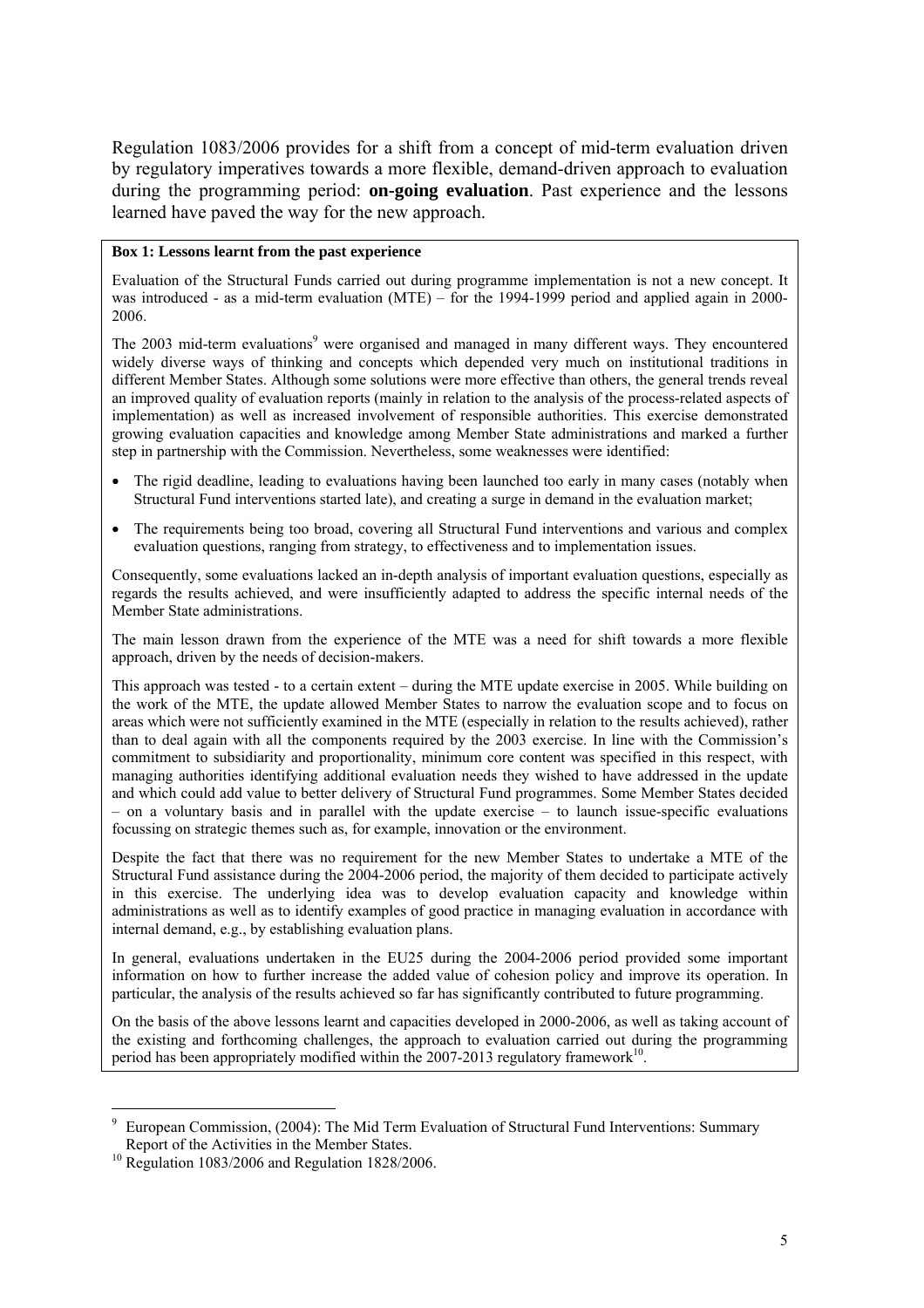**On-going evaluation** is a process taking the form of a series of evaluation exercises. Its main purpose is to follow on a continuous basis the implementation and delivery of an operational programme and changes in its external environment, in order to better understand and analyse outputs and results achieved and progress towards longer-term impacts, as well as to recommend, if necessary, remedial actions.

The proposed approach emphasises the need for stronger links between monitoring and evaluation<sup>11</sup> on the one hand, and on the other, between these two – very often interlinked exercises and decision-making (sections 3 and 4).

Regular monitoring should provide some of process/operational information (mainly on outputs and results achieved, financial absorption and on the quality of implementation mechanisms) that allows for evaluation to be undertaken, for example, when actual or potential difficulties arise.

However, information on certain strategic aspects, such as socio-economic impact or changes in Community, national or regional priorities affecting an operational programme, cannot be provided by or deduced from the monitoring system and would require a regular follow-up by evaluation. In this case, monitoring data could solely serve as a source of initial/additional information to be further processed and used for analysis and reporting on strategic aspects dealt with by evaluation.

In the light of the above, evaluation will be undertaken and designed in accordance with internal demands in the Member States. Actual or potential difficulties (or other information) as revealed by monitoring<sup>12</sup> could invoke evaluation. Evaluation could also be undertaken to review socio-economic impact and other strategic as well as operational aspects which cannot be analysed solely on the basis of monitoring data.

In this respect, Member States need to be pro-active: in ensuring strong links between monitoring and evaluation and in defining the periodicity/regularity of these exercises in order to guarantee continuous delivery of information and analysis to be used for management purposes. Establishment and further development of evaluation plans is strongly recommended in this respect (see section 4.2, annex 1).

Regulation 1083/2006 provides for flexible arrangements for the **thematic scope**, **design** and **timing** of on-going evaluation<sup>13</sup>.

Within this flexible framework, Member States are not limited to evaluations at the level of the operational programme. In fact, they are also encouraged to undertake evaluations

 $\overline{a}$  $11$  For further information please refer to the following publication: European Commission, (2006): The New Programming Period 2007-2013, Indicative Guidelines on Evaluation Methods: Monitoring and

Evaluation Indicators, Working Document No. 2. 12 If decided by a Member State, monitoring systems for the Structural and Cohesion Funds can contribute to monitoring of the environmental effects in the sense of Article 10 of the Directive 2001/42/EC of the European Parliament and of the Council of 27 June 2001 on the assessment of the effects of certain plans

and programmes on the environment.<br><sup>13</sup> Within this flexible framework, there are two specific cases where evaluation is more precisely referred to in the Regulation  $1083/2006$  – section 3.1.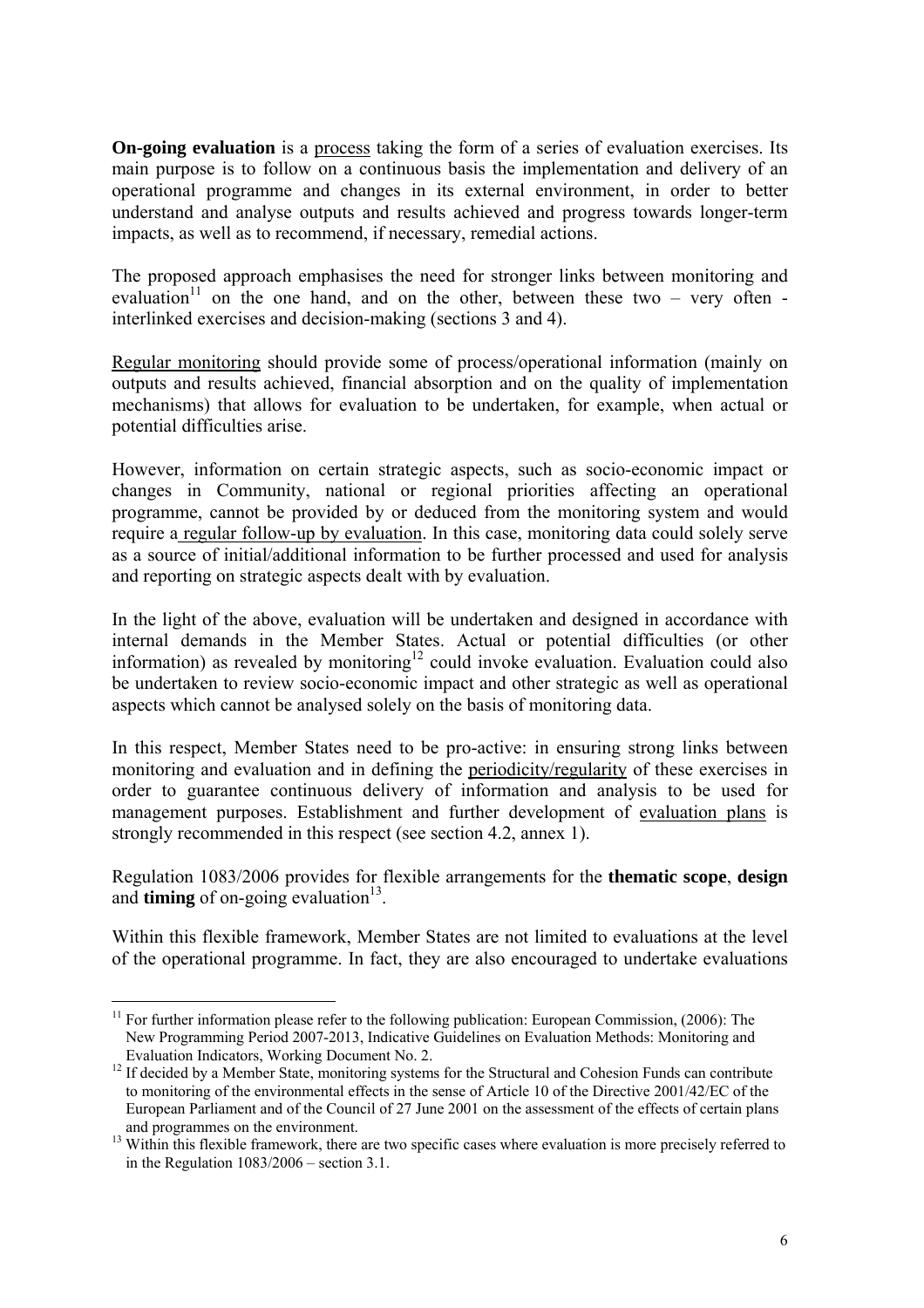by themes/priority axes/groups of actions/major projects or by policy fields (e.g., for ESF interventions) across operational programmes, or within a specific operational programme, as well as of their National Strategic Reference Frameworks (NSRFs), as appropriate. Such an approach could help to avoid duplication of effort, enabling, for example, a single evaluation of an aspect which occurs in several operational programmes. Moreover, it could also have the advantage of capturing interactions between operational programmes or of offering a comprehensive picture for further analysis of combined effects of other active policy tools outside the cohesion policy. It is important that such evaluations are undertaken in situations where they add value to the management of the Structural and Cohesion Fund assistance and support the coherence and relevance of the strategies adopted.

A key challenge for the Member States and the Commission is to promote the overall approach to on-going evaluation in the 2007-2013 period described above and to ensure that it is consistently applied across the Structural and Cohesion Funds.

#### **3. Responsibilities for the on-going evaluation**

<span id="page-6-0"></span>In accordance with the **principles of subsidiarity and proportionality** (Article 13), Member States bear the responsibility for monitoring operational programmes, for carrying out on-going evaluations and for taking corrective measures when problems arise.

The Commission may also carry out on-going evaluations on its own initiative, in partnership with the Member States. However, in line with the above principles, it will only conduct such evaluations where necessary and where they are more effective than evaluations undertaken by the Member States (e.g. strategic evaluations having an EUwide dimension).

#### *3.1 Member State responsibilities*

<span id="page-6-1"></span>**Box 2:** *Council Regulation (EC) No 1083/2006 of 11 July 2006 laying down general provisions on the European Regional Development Fund, the European Social Fund and the Cohesion Fund and repealing Regulation (EC) No 1260/1999* 

#### *Article 48[3]*

#### **Responsibility of Member States**

During the programming period, Member States shall carry out evaluations linked to the monitoring of operational programmes in particular where that monitoring reveals a significant departure from the goals initially set or where proposals are made for the revision of operational programmes, as referred to in Article 33. The results shall be sent to the monitoring committee for the operational programme and to the Commission.

#### *Article 33[1]*

#### **Revision of operational programmes**

At the initiative of the Member State or the Commission in agreement with the Member State concerned, operational programmes may be re-examined and, if necessary, the remainder of the programme revised, in one or more of the following cases:

- **a)** following significant socio-economic changes;
- **b**) in order to take greater or different account of major changes in Community, national or regional priorities;
- **c)** in the light of the evaluation referred to in Article 48(3); or
- **d)** following implementation difficulties.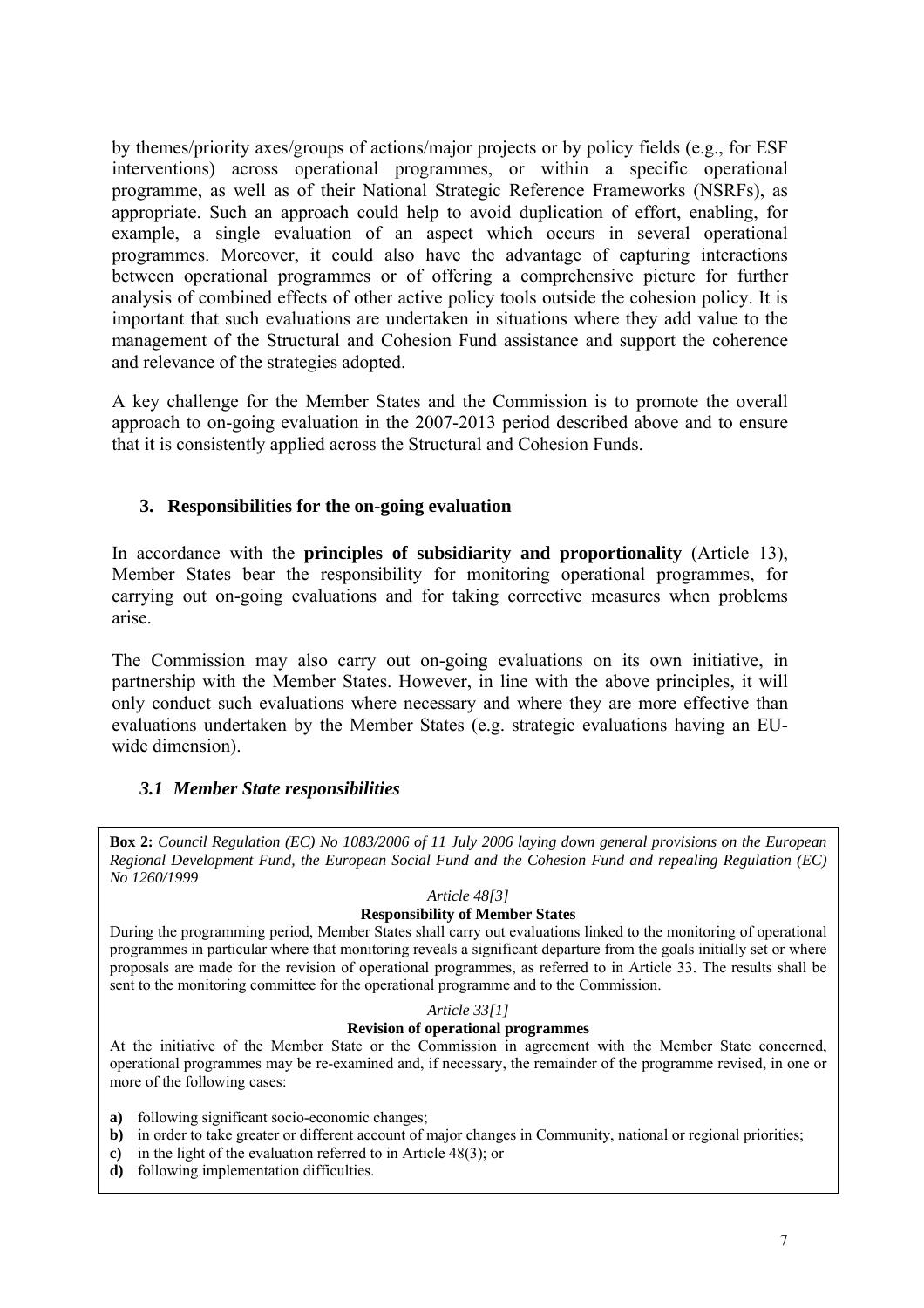While Regulation 1083/2006 provides for flexible arrangements with regard to the thematic scope, design, and timing of the on-going evaluation, there are two specific cases in which Member States shall carry it out (Article 48[3]):

**a)** where the monitoring of operational programmes reveals a significant departure from the goals initially set.

The managing authorities and the monitoring committees - in their role of ensuring the quality of the implementation of the operational programmes (Article 66) - should monitor the financial and physical indicators referred to in Article 37 [1] [c] (output and results indicators defined for the priority  $axes<sup>14</sup>$  and, if decided, any other appropriate indicators established at various programming levels, e.g., at the operational programme or the NSRF levels. This process should be supported by qualitative analysis and discussions of the progress made and the principal achievements as well as other factors which might be crucial for implementation. A qualitative approach should also be applied in situations where quantification is not possible.

On the basis of this analysis, a decision should be taken<sup>15</sup> on whether there is a significant departure (existing or potential) from the goals initially set. Such a departure would require an evaluation to analyse problems and their causes as well as to provide recommendations for corrective actions. It is therefore essential that the monitoring process is reasonably planned and regularly followed to facilitate timely and appropriate modifications to the operational programme<sup>16</sup>.

The analysis and use of information from the monitoring system should be linked to the preparation of annual reports on implementation of operational programmes as referred to in Article 67 and in Annex XVIII of the Regulation 1828/2006. Annual targets are optional but would represent good practice and would make it easier to monitor the ongoing performance of operational programmes.

## **b**) when operational programme revisions are proposed

Article 48[3] provides for an explicit link between evaluation and the revision of operational programmes (as referred to in Article 33).

There may be different reasons to re-examine and, if necessary, to revise operational programmes (Article 33[1]), including significant socio-economic changes in the programme environment, major changes in Community, national or regional priorities, implementation difficulties, or where the monitoring of operational programmes reveals a

 $\overline{a}$ <sup>14</sup> Including core indicators as recommended in the following publication: European Commission, (2006): The New Programming Period 2007-2013, Indicative Guidelines on Evaluation Methods: Monitoring and Evaluation Indicators, Working Document No. 2 and as stipulated in Annex XVIII of the Regulation 1828/2006. 15 Management roles are explained in section 5.1

<sup>&</sup>lt;sup>16</sup> Satisfactory progress in achieving the expected outputs and results – which are reported by the monitoring system - does not necessarily lead to realisation of the planned impact. Evaluation is needed to measure and analyse this (section 2).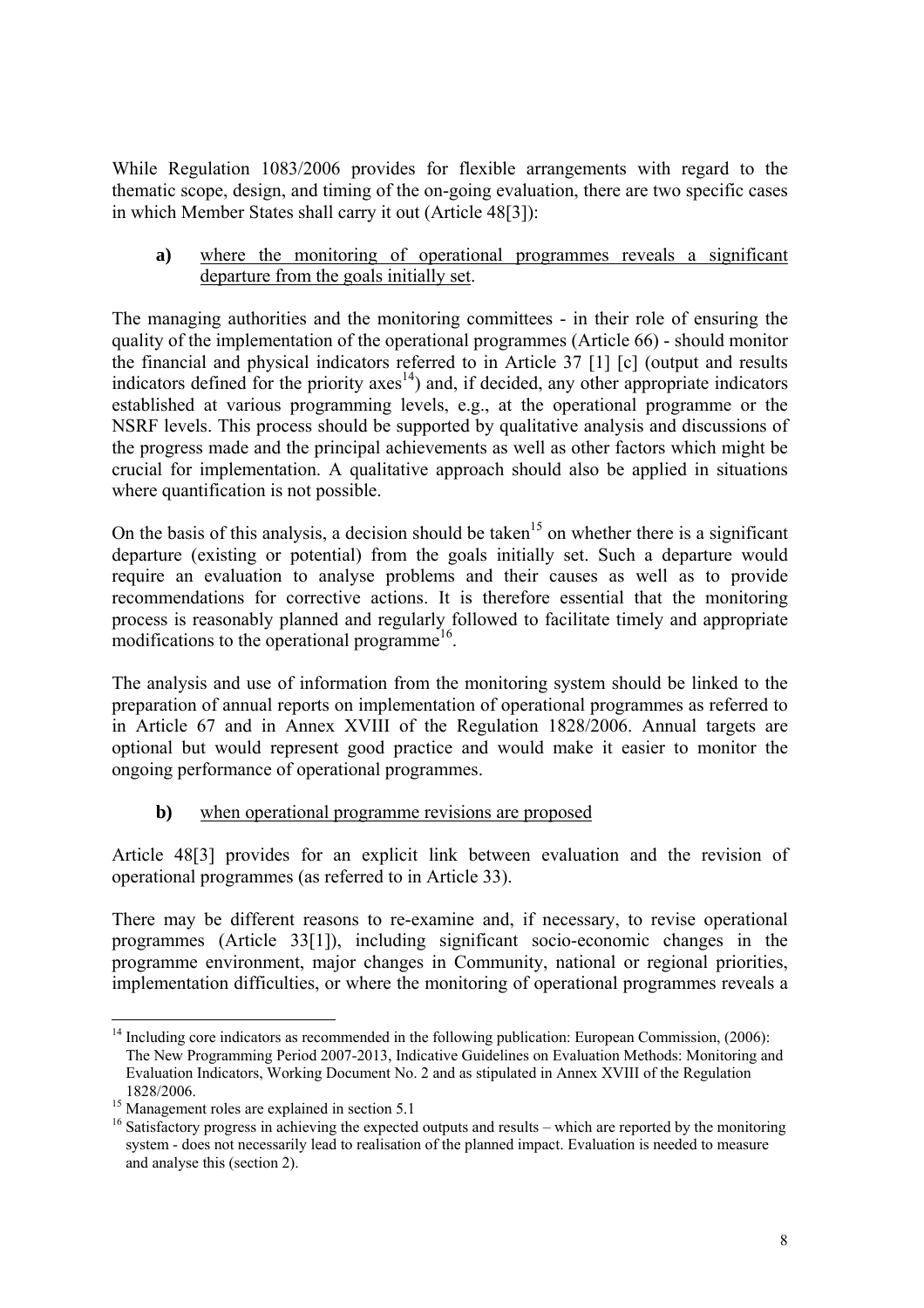significant departure from the goals initially set. In these four cases, the revision of an operational programme should be preceded by an evaluation. It is suggested that the proposal for the revision of an operational programme should be based on a regular monitoring process - supported by qualitative considerations and analytical discussions (taking place, for example, within the monitoring committee) - and any evaluations being undertaken on an on-going basis.

The Commission suggests delivering evaluation evidence only where proposals for revision of operational programmes relate to major changes, which could be:

- **financial** (for example, reallocation of money between different priority axes, for which the Commission's approval is required);
- **content-related** (for example, revision of objectives at the operational programme or priority axis level);
- or **implementation-related** (for example, establishment of new implementation processes or major re-structuring of existing ones).

For small or technical revisions, it is not necessary to provide evaluation evidence.

**Besides the two cases laid down in Article 48[3] where evaluation is specifically required by Regulation 1083/2006, the Commission encourages Member States to carry out other evaluations which, according to their scope, design and time-frame, meet internal demands. They could be defined by the Member States in their evaluation plans (section 4.2, annex 1).**

## <span id="page-8-0"></span>*3.2 Commission responsibilities*

**Box 3:** *Council Regulation (EC) No 1083/2006 of 11 July 2006 laying down general provisions on the European Regional Development Fund, the European Social Fund and the Cohesion Fund and repealing Regulation (EC) No 1260/1999* 

#### *Article 49*  **Responsibility of the Commission**

- 1. The Commission may carry out strategic evaluations.
- 2. The Commission may carry out, at its initiative and in partnership with the Member State concerned, evaluations linked to the monitoring of operational programmes where the monitoring of programmes reveals a significant departure from the goals initially set. The results shall be sent to the monitoring committee for the operational programme.

The Commission may initiate the evaluation of certain operational programmes (or parts of them, e.g., priority axes or major projects), when the monitoring reveals a significant departure from the goals initially set. This exercise will be carried out in time for the results to inform any adjustments to the operational programme which may be required. Moreover, the Commission will work in partnership with the Member State concerned to ensure exchange of information (including the monitoring data) and proper consideration of recommendations.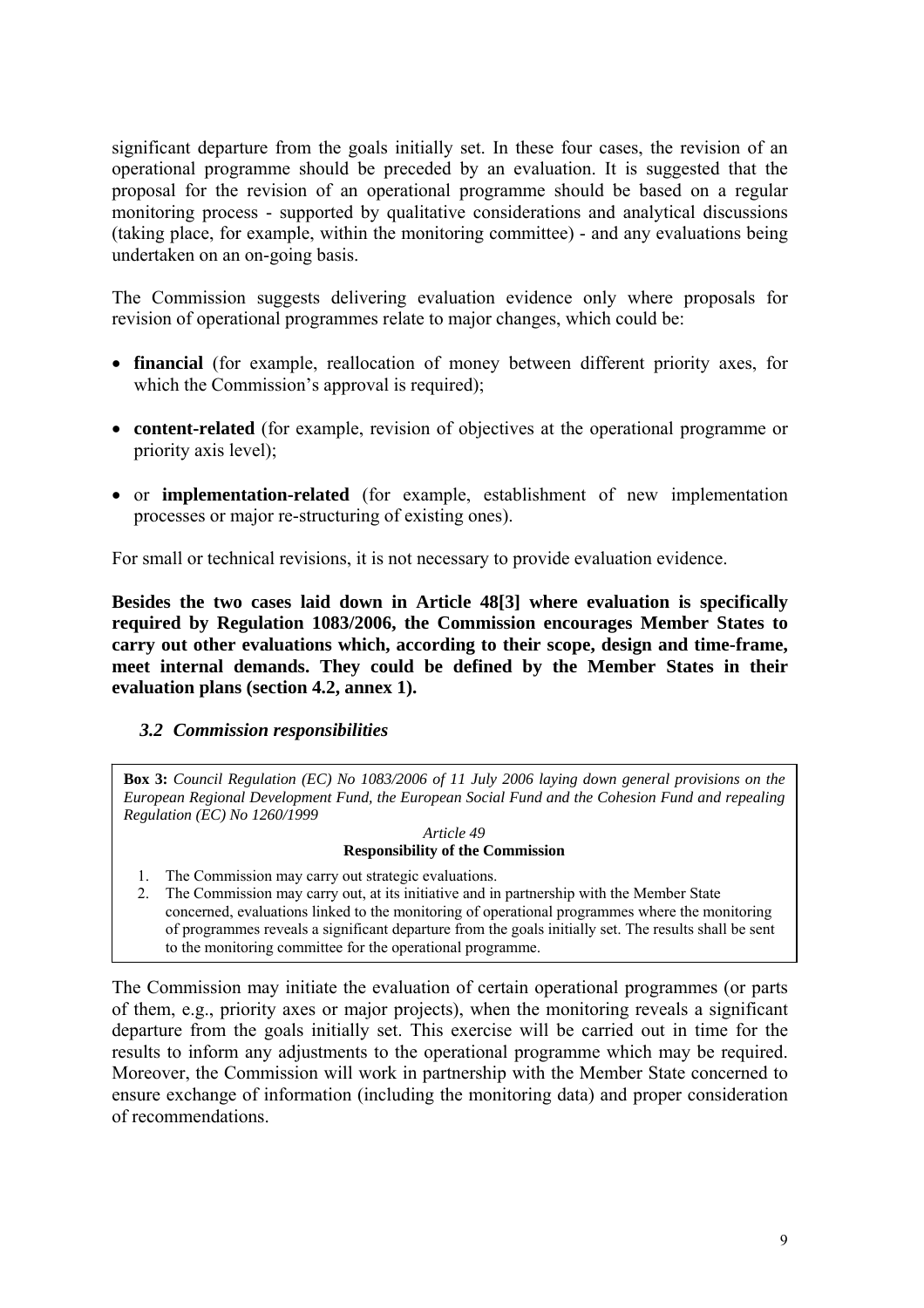In addition, the Commission may carry out on its own initiative strategic evaluations of certain operational programmes (or parts of them), national strategies or strategic themes which have, for example, a particular importance in the context of implementing the Lisbon and Sustainable Development Strategies. The results may be used by the Commission for strategic reporting as referred to in Article 30.

The Commission – besides the responsibility for carrying out its own evaluations - has a role to play in providing guidance on evaluation methods, techniques and data analysis (section 1). Moreover, it will continue to support capacity-building and exchange of experience between Member States in designing and managing their monitoring and evaluations systems, both at strategy and operational programme levels.

#### <span id="page-9-1"></span><span id="page-9-0"></span>**4. Planning the on-going evaluation process**

#### *4.1 Focus of on-going evaluation*

The rationale and focus of on-going evaluations varies depending on the specific needs of the Member States. The demand for evaluation might come both from questions related to general policy (strategic) issues and from questions on more specific (operational) issues. According to these needs, evaluations could either be of a strategic or an operational nature; they may also combine both strategic and operational features $17$ .

**Box 4:** Depending on the specific needs of decision-makers and the nature of the evaluation, the Commission suggests focusing on one or more of the following key evaluation issues<sup>18</sup>:

- *The relevance* of the Structural and Cohesion Fund assistance, which includes analysis of the objectives of an NSRF or operational programme and their adequacy in relation to changes in the social, economic and environmental context during the programming period.
- *The consistency* of the Structural and Cohesion Fund assistance, which aims to analyse, for example, the relationships and complementarities between the different priority axes and their contribution to the objectives of an operational programme. The coherence of the assistance and its synergies with Member States' or regions' policies, as well as with other Community policies, could also be assessed.
- *The effectiveness* of the Structural and Cohesion Fund assistance, which involves the analysis of outputs, results and impacts and the assessment of their compliance with the expected objectives in order to understand why there are or may be varying degrees of success in this respect. Particular attention should be placed on the variables explaining the effects of interventions and deviations from the objectives, including the analysis of processes and implementation mechanisms.
- *The efficiency* of the Structural and Cohesion Fund assistance, which compares processes and effects to the means and resources mobilised, in particular, the costs of the assistance in relation to its effectiveness. These analyses can be carried out by comparing the costs of operational programmes observed with the costs of other similar interventions and by focusing on areas of implementation difficulty that indicate scope for efficiency improvements.

 $\overline{a}$ <sup>17</sup> Please refer to Article 47[2] and section 1 which describe the nature of the on-going evaluation.

<sup>&</sup>lt;sup>18</sup> For more information please refer to the following publication: European Commission, (2006): EVALSED: the online and interactive resource for the evaluation of socio-economic development (published on the Internet at: www.evalsed.com).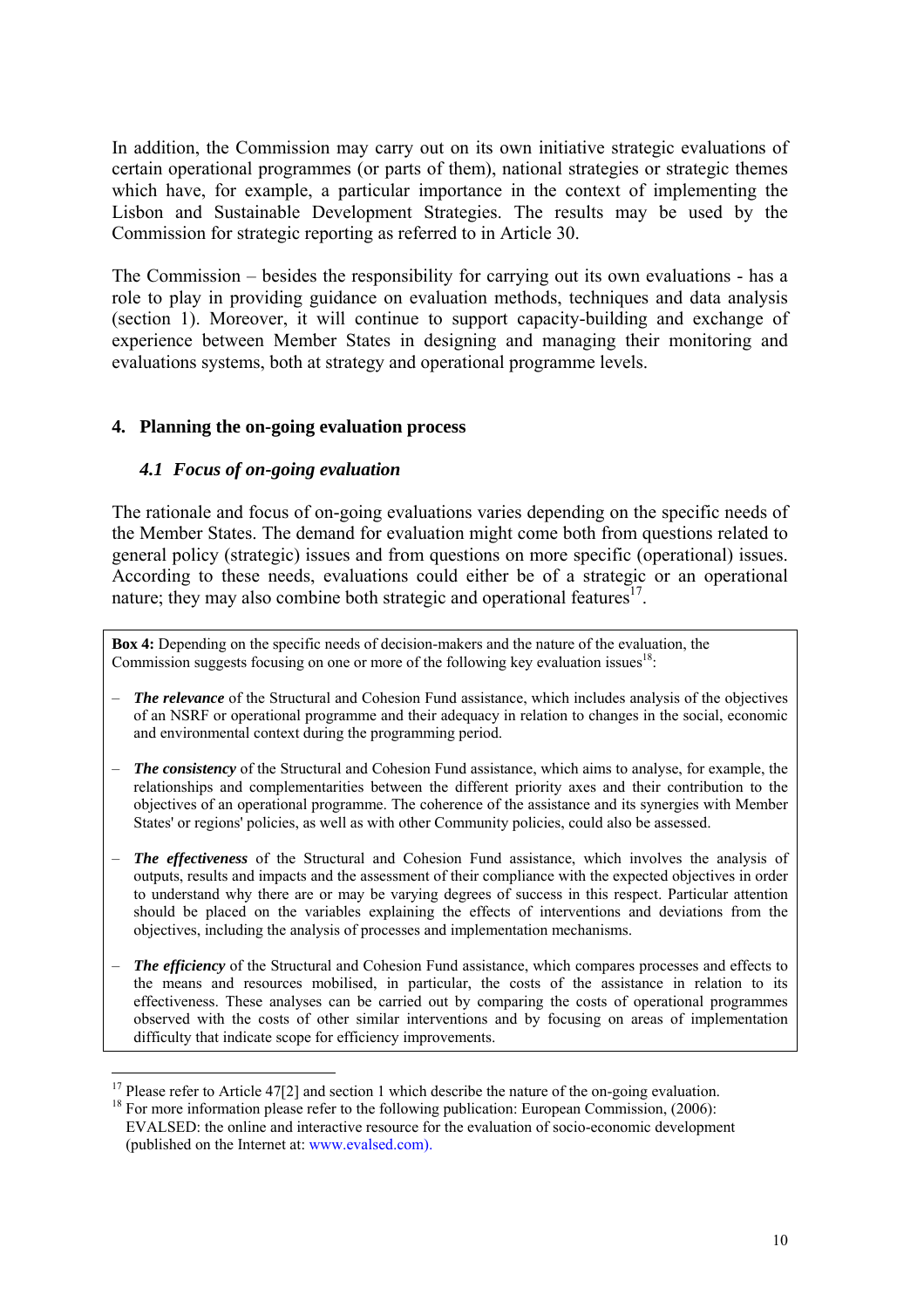#### *Strategic nature of evaluation*

A priority of the new approach to evaluation in the 2007-2013 period is to assess the contribution of cohesion policy to the achievement of the Lisbon goals and to make that contribution more visible.

In this context, on-going evaluation may assess, for example, the macro-economic impact of Structural and Cohesion Fund assistance and the continuing relevance and consistency of strategies at national and operational programme levels, as well as propose their adjustments in line with changes in the socio-economic environment or in Community, national and regional priorities (section 3.1).

It may also focus on specific themes which are of strategic importance for an operational programme (e.g., innovation, the information society, SME development) or on horizontal priorities (equal opportunities, environment). Identification of good practice examples should provide support to improving the strategic focus of the Structural and Cohesion Fund assistance.

The results of such analyses could contribute to strategic reporting requirements, as referred to in Articles 29 and 30.

#### *Operational nature of evaluation*

 $\overline{a}$ 

In addition to the strategic dimension, the managing authorities will have to consider more operational aspects of the Structural and Cohesion Fund assistance, i.e. by measuring, assessing and analysing progress in implementation of operational programmes (section 3.1).

Such analysis should aim, *inter alia*, to review the quality and relevance of the quantified objectives19, analysing data on financial and physical progress and providing recommendations on how to improve the performance of an operational programme, e.g., in terms of efficiency<sup>20</sup> and effectiveness. For that purpose, the indicator and monitoring systems should be well designed and able to provide the relevant quantified data. Moreover, the interface between monitoring and evaluation should be planned in advance to ensure a high quality of information and analysis to inform management decisions (sections 2 and 3.1).

Evaluation should also assess the functioning of administrative structures and the quality of implementation mechanisms, which very often have a significant impact on the overall performance of an operational programme.

<sup>&</sup>lt;sup>19</sup> In this context, expressed mainly as output and result indicators; impact indicators are more suitable for

strategic considerations.<br><sup>20</sup> When focusing on efficiency, the evaluation may also refer to strategic aspects as, for example, to different ways of reaching the same socio-economic objectives and achieving the same impact. Such broader considerations of efficiency should primarily be dealt with in the ex ante evaluation. Nevertheless, they could be further developed in on-going evaluation, especially where proposals for the revision of an operational programme are discussed (section 3.1).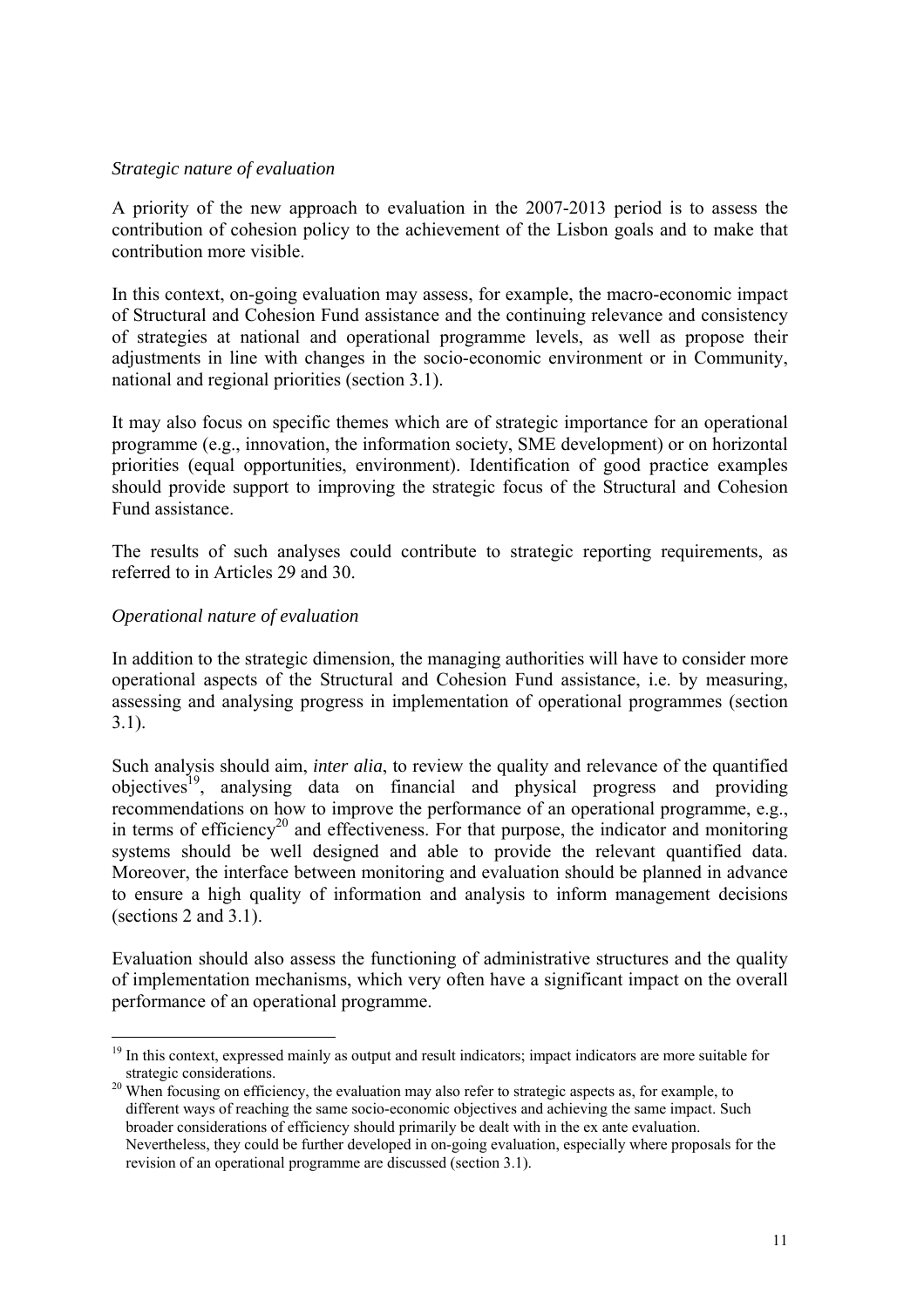#### *4.2 Evaluation plans*

<span id="page-11-0"></span>Evaluation carried out during the programming period should serve – as far as possible the needs of decision-makers in implementing Structural and Cohesion Fund assistance. In this respect, planning is crucial to ensure that this overall objective is met during programme implementation.

**Box 5:** *Council Regulation (EC) No 1083/2006 of 11 July 2006 laying down general provisions on the European Regional Development Fund, the European Social Fund and the Cohesion Fund and repealing Regulation (EC) No 1260/1999* 

#### *Article 48[1]*

#### **Responsibility of Member States**

The Member States shall provide the resources necessary for carrying out evaluations, organise the production and gathering of the necessary data and use the various types of information provided by the monitoring system.

They may also draw up, where appropriate, under the Convergence objective, in accordance with the principle of proportionality set out in Article 13, an evaluation plan presenting the indicative evaluation activities which the Member State intends to carry out in the different phases of the implementation.

The establishment of an **evaluation plan** is recommended by the Commission not only under the Convergence objective (as referred to in Article 48[1]) but also under the Regional Competitiveness and Employment objective and the European Territorial Cooperation objective, taking into account the proportionality principle (Article 13).

The main purpose of establishing an evaluation plan is to provide an overall framework for on-going evaluation and ensure that it is effectively used and integrated as a management tool during the implementation phase.

To this end, an evaluation plan defines the overall co-ordination arrangements for the ongoing evaluation process such as, for example, the links between monitoring and evaluation as well as the overall periodicity/regularity of these two exercises (also in the context of fulfilling the regulatory requirements, as referred to in Article 48[3] - sections 2 and 3.1). Member States have total flexibility in identifying areas where evaluations might be necessary, as well as in deciding on their thematic scope and time-frame. In addition, some Member States might find it useful to include in their plans other elements such as evaluation capacity-building (e.g., training programmes), the overall budget for evaluation activities and the deployment of human resources necessary to ensure proper management of the whole process.

It is suggested that evaluation plans cover the whole programming period and include sections - updated or developed on an annual basis - with actual evaluation activities and reports. These sections – as the whole evaluation plan – may also be revised on an ad hoc basis according to the needs of decision-makers or where specific evaluations are required under Article 48[3].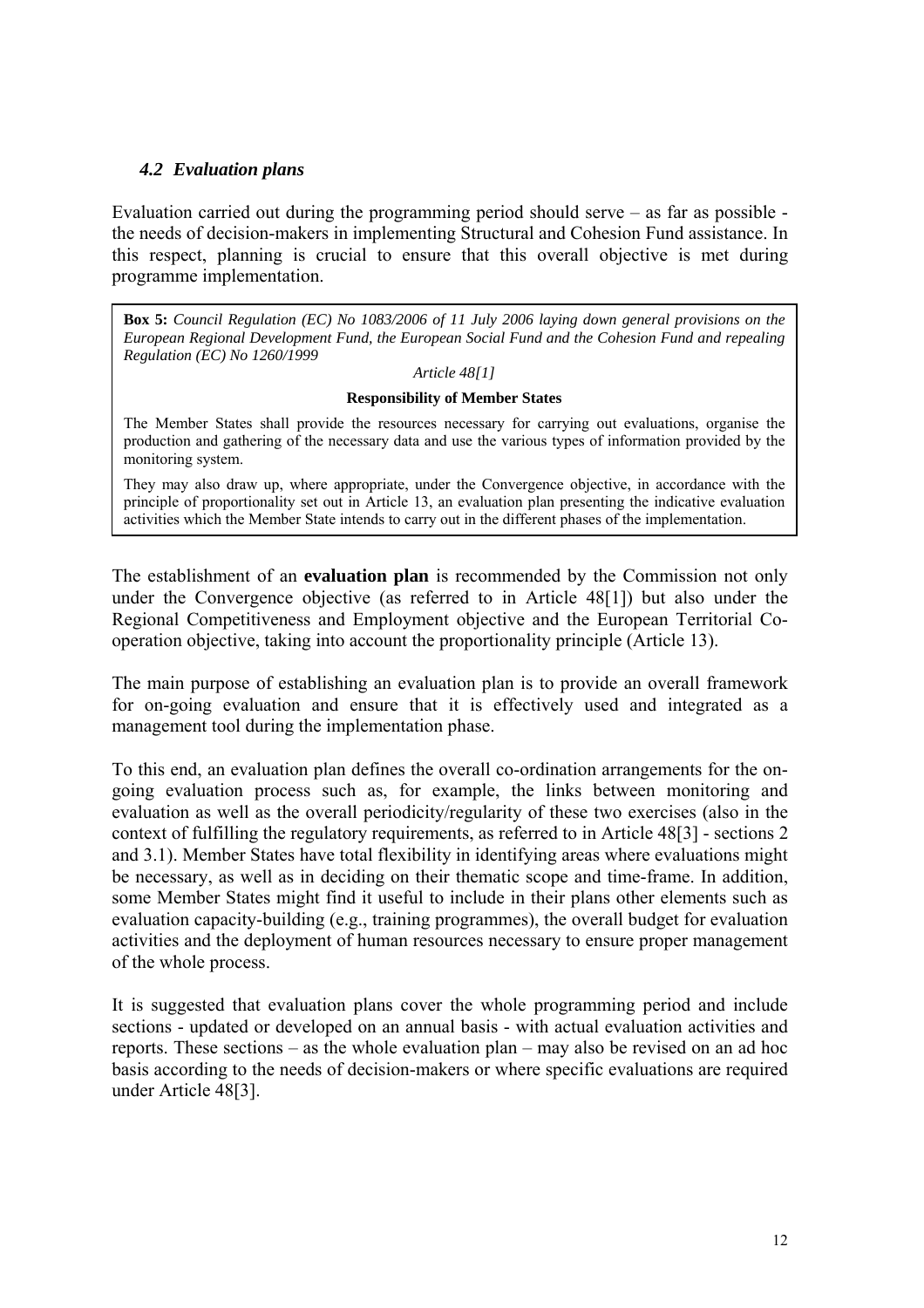The evaluation plan is intended to be drawn up and agreed by the Member State authorities in charge of specific operational programmes, or those in charge of the NSRF, as appropriate. The Commission suggests that evaluation plans are developed:

• at the national level, defining the overall co-ordination arrangements for the on-going evaluation process in a Member State as well as evaluation activities covering the whole strategy or carried out across the operational programmes, e.g., by themes or priority axes;

and, as appropriate (in accordance with the proportionality principle as set out in Article 13):

• at the programme level, including co-ordination arrangements and covering all or selected activities of an operational programme.

The Commission strongly recommends establishing **steering groups for evaluation plans**, drawn up at the national level or covering major operational programmes. Such groups should consist of various stakeholders (e.g. representatives of civil society, ministries and other administrative bodies) and play an advisory role (for example, by helping develop and co-ordinate evaluation plans or reviewing them regularly). This role could also be played by inter-ministerial or inter-departmental evaluation networks; either pre-existing or which could be established within the Structural and Cohesion Fund management structures in the Member States.

Given the above background, the Commission recommends to the Member States a forward-looking approach: drawing up evaluation plans at a similar time to operational programmes.

A suggested outline of an evaluation plan is presented in Annex I.

## <span id="page-12-1"></span><span id="page-12-0"></span>**5. Managing the on-going evaluation process**

#### *5.1 Management roles*

The **managing authorities** in each Member State should play a leading role in coordinating the on-going evaluation process. They should:

- decide, in consultation with the steering group (section 4.2), on the structure and content of the evaluation plan<sup>21</sup> (annex 1) and ensure the existence of an administrative framework for its implementation;
- ensure that the monitoring data on financial and physical indicators is collected and available; they should also analyse these data (sections 2, 3.1 and 4.1);
- decide taking account of the opinion of the monitoring committee to initiate evaluations and provide for that purpose resources from the technical assistance budget;

 $\overline{a}$  $21$  With regard to the European Territorial Co-operation objective, it is recommended that the monitoring committee draws up and agrees on the evaluation plan and actual evaluations.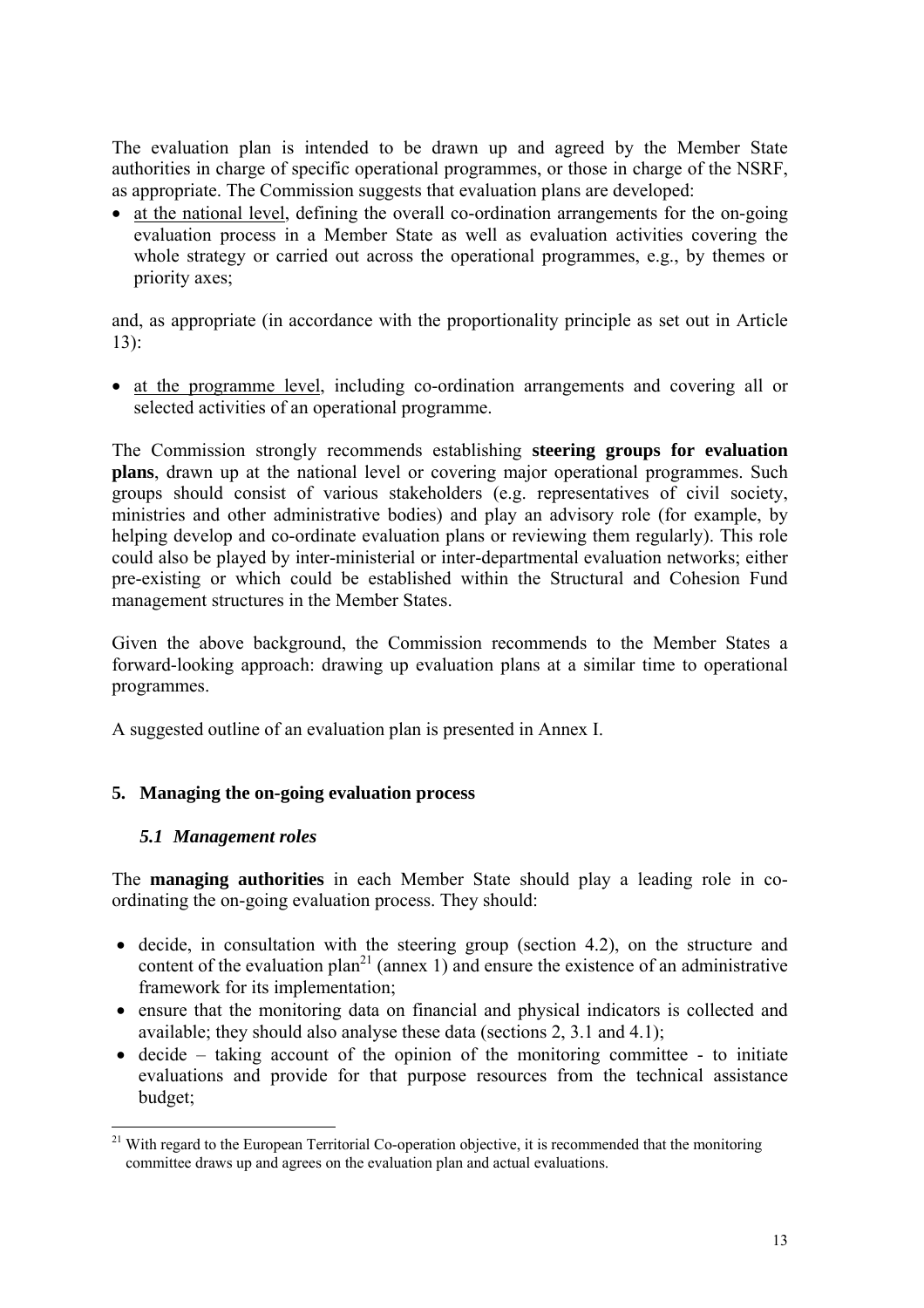- guarantee that evaluation aims are respected and quality standards observed;
- submit evaluation results to the monitoring committee and the Commission.

In undertaking their evaluation tasks, the managing authorities should use, where appropriate, **external expertise** through evaluation contracts or their own internal evaluation capacity (e.g. evaluation units<sup>22</sup>).

External expertise can be contracted in different ways. Two possible scenarios are:

- The managing authorities may decide to establish a **framework contract** for carrying out on-going evaluation of an operational programme by independent evaluators, covering the entire programming period or its major part. However, the framework contract should not be a substitute for the tasks and responsibilities of the managing authorities in implementing the operational programmes.
- On the other hand, they may stipulate **single contracts** for specific evaluations to be carried out in accordance with the regulatory requirements (section 3.1), or the evaluation plan (section 4.2, annex 1), or when decided on an ad hoc basis to meet internal demands.

Past experiences have demonstrated the importance of developing evaluation capacities within managing authorities. Respect for the principle of evaluation independence can be better ensured if the use of third parties to carry out evaluations is complemented by strong internal capacities to plan and steer the evaluation process, as well as the ability to analyse and use the evaluation results in current and future operational programmes.

Moreover, both the independence and the quality of evaluations can be enhanced by establishing **steering groups in charge of each evaluation**<sup>23</sup> which are strongly recommended by the Commission. Their role would be largely technical and could be defined as "guiding the evaluation process". Such a steering group should be responsible, for example, for initiating a specific evaluation in accordance with the evaluation plan, for developing the terms of reference, for identifying and managing any risks associated with the evaluation process and for providing relevant information or advice which may by used by the evaluators. The members of the steering group should include all stakeholders of the operational programme being evaluated, such as, for example, the representatives of the managing authority (including the evaluation unit, which plays a co-ordinating role here), other ministries involved, regional/local authorities, and civil society.

The **monitoring committees** must periodically review and examine the quality and the results of implementation of the operational programme and, in particular, progress made towards achieving targets in terms of financial and physical indicators. Analysis and discussion in monitoring committees should be one of the key drivers of evaluation (section 3.1). The monitoring committees should also be actively involved in analysis of

 $\overline{a}$ 

 $^{22}$  It is strongly recommended that in carrying out evaluations, they act independently from the managing authority.<br><sup>23</sup> It should be noted that these groups are different and/or additional to steering groups for evaluation plans

<sup>(</sup>section 4.2).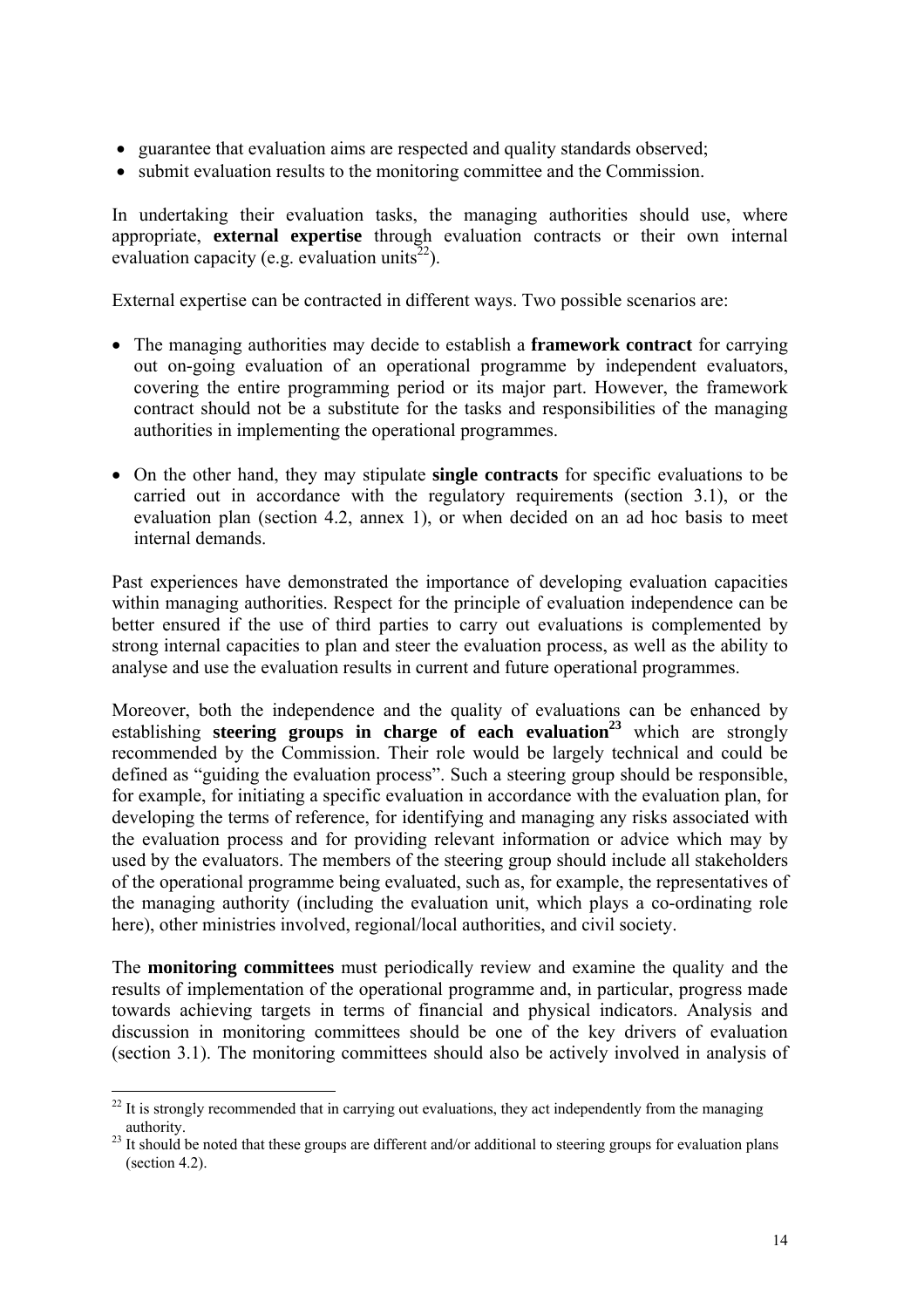<span id="page-14-0"></span>the evaluation results and recommendations, as well as using them effectively as a contribution to decision-making.

## *5.2 Key principles*

As laid down in Regulation 1083/2006, there are four main principles that govern ongoing evaluation:

## *Proportionality*

This principle (Article 13) should be reflected, for example, in the evaluation plan, by the number and scope of evaluations proposed during programme implementation. These should be in proportion to the scale and resources of an operational programme or "potential risk areas" associated with its implementation.

## *Independence*

In order to ensure the credibility of the results, evaluations shall be carried out by experts or bodies (internal or external) that are functionally independent of the certifying and audit authorities (Article 47[3]). In line with internationally accepted evaluation standards, the Commission strongly recommends that their activities should also be independent from managing authorities.

The interactive nature of the evaluation process requires evaluators to work closely with the Member State authorities in charge of planning or managing NSRFs and operational programmes. However, it is important for evaluators to retain their independence throughout the process, giving expert judgements on different elements of the NSRF or the operational programme. The responsible authorities should respect the fact that the evaluator's role is constructive criticism, with a view to improving the quality of the assistance.

The independence of evaluation can also be enhanced by the presence of steering groups in which various stakeholders are represented (sections 4.2 and 5.1).

## *Partnership*

Partnership is essential for planning, designing and carrying out evaluation. It relies on consultation and participation of stakeholders and provides a basis for learning, openness, and transparency during the whole process.

Consultation with a wide range of stakeholders representing, for example, civil society and regional and local authorities should form part of the methodology of evaluation reports. These stakeholders often have valuable insights, on which the evaluators should draw, especially in assessing the relevance and quality of the strategy or the performance of operational programmes.

In this context, regular communication and information exchange should also be maintained between the Commission and the Member State authorities.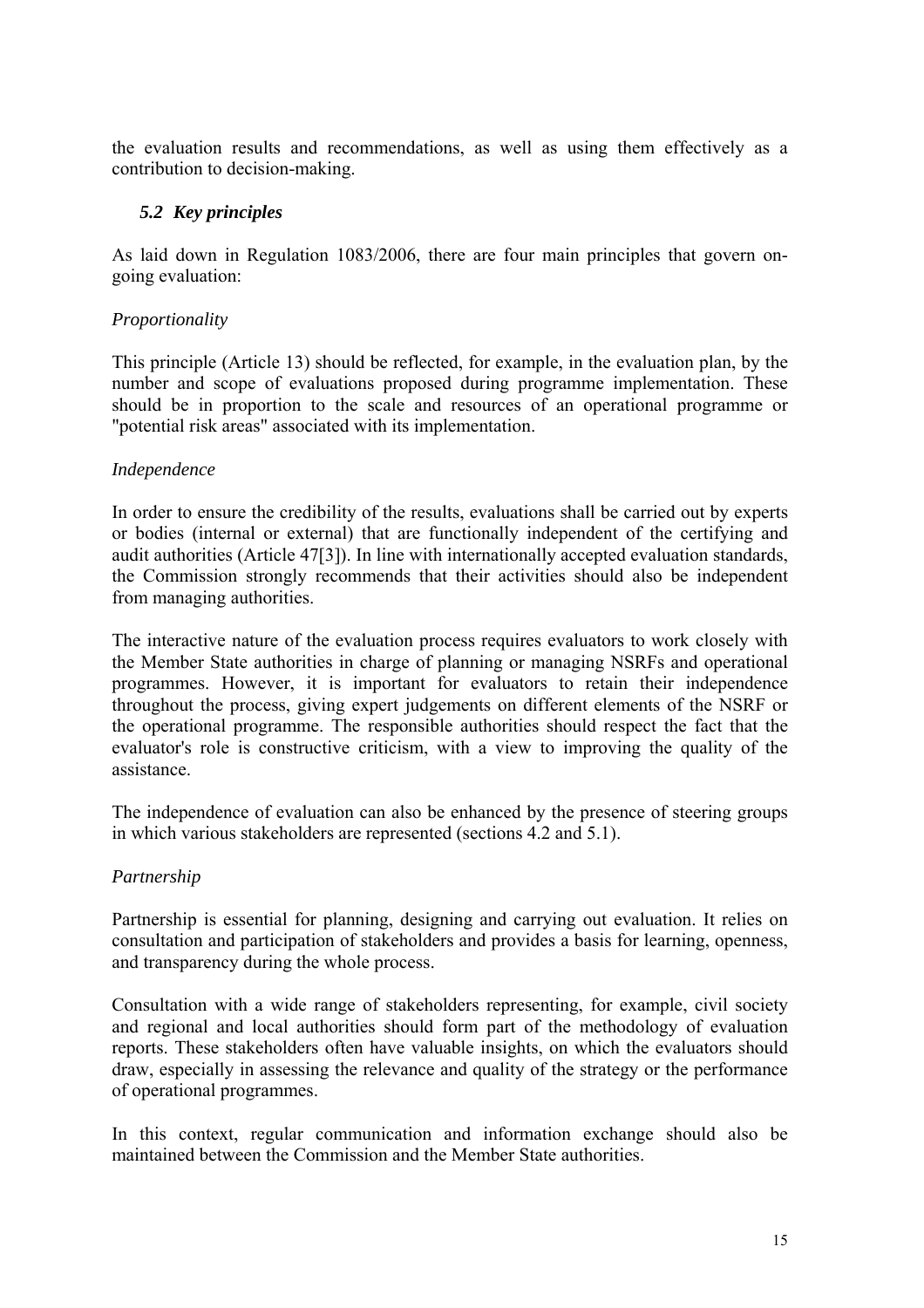## *Transparency*

It is good practice to publish evaluation reports in the interests of transparency, and in order to stimulate public debate on evaluation findings. The easiest way to do this is to place the entire evaluation report on the website of the NSRF, the operational programme, or the managing authority.

## *5.3 Quality standards*

<span id="page-15-0"></span>The Commission invites the competent Member State authorities to ensure the quality of on-going evaluation. EVALSED - the online and interactive resource for the evaluation of socio-economic development [\(www.evalsed.com\)](http://www.evalsed.com/) - provides quality standards for both the evaluation reports and the evaluation process, which may be useful.

While the quality standards for the evaluation reports focus on the quality of the final product, the quality standards for the process provide a useful checklist of good practice examples for Member State authorities managing on-going evaluation. Their use can help build evaluation capacity within administrations, particularly in those with limited experience of managing evaluations.

The quality standards are set out in Annex II.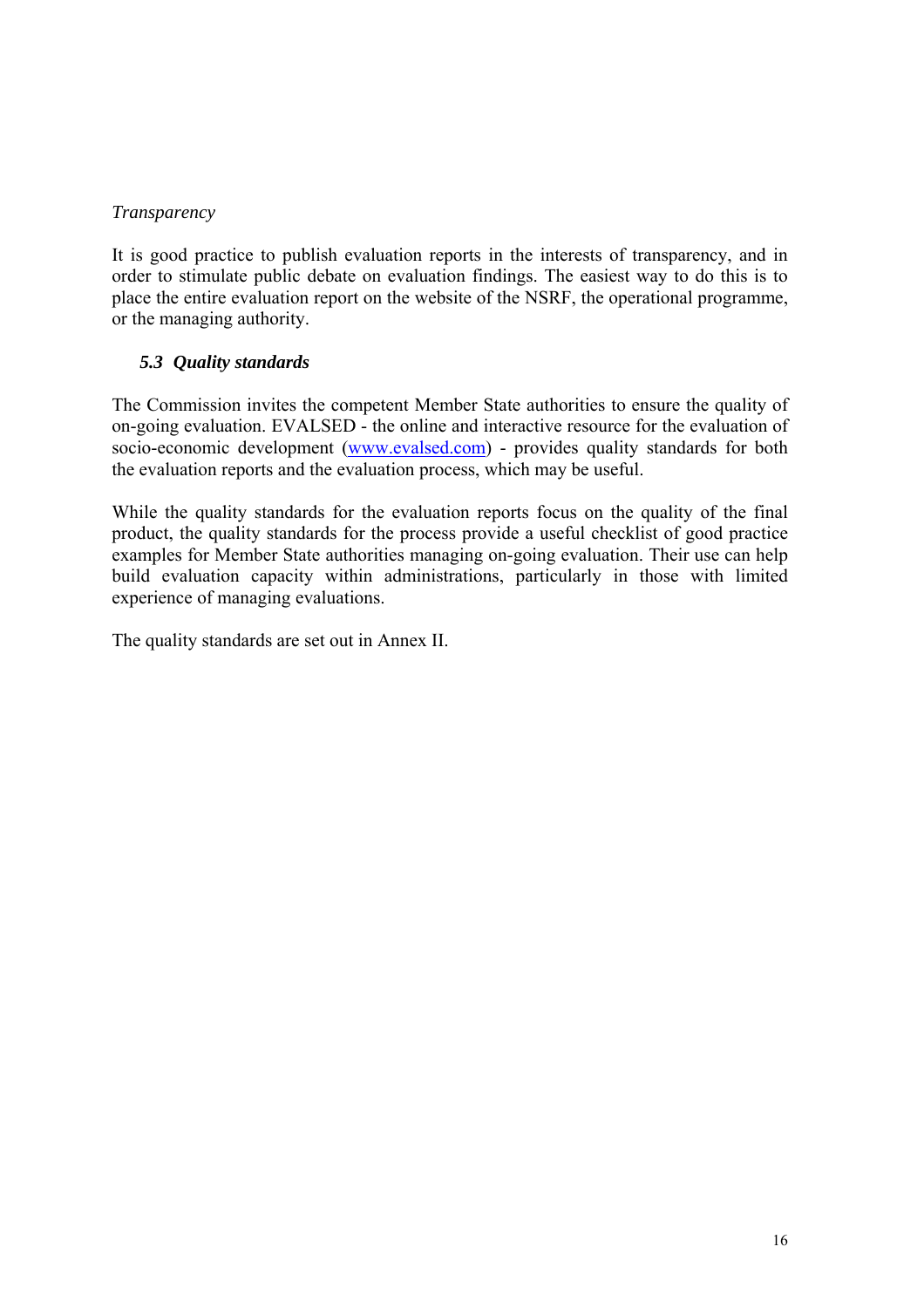## <span id="page-16-0"></span>**ANNEX 1. Suggested outline of an evaluation plan**

It is suggested that the evaluation plan consists of two main parts:

## **I. Co-ordination**

Evaluation plans should propose and explain the overall co-ordination arrangements for the on-going evaluation process, such as, for example, the links with the monitoring system (sections 2, 3.1 and 4.1), main evaluation fields and criteria to decide evaluation topics, the establishment of an evaluation plan steering group, resources allocated, quality control system, publication and availability of evaluation reports as well as a mechanism for a possible revision of the evaluation plan. Some Member States may wish to include other evaluation-related activities which also need to be planned in advance, such as training programmes for evaluation co-ordinators or evaluators. For plans developed at the national level, the possible links and complementarities with the operational programmerelated evaluation plans could be demonstrated. Evaluation plans drawn up at the operational programme level could be included as annexes to the national evaluation plan.

## **II. Actual evaluation activities and reports**

This part can be updated or developed on an annual basis, as appropriate  $24$ )

It could cover the following items:

- **1.** Indicative list of evaluations to be carried out (titles);
- **2.** Scope of each evaluation;
- **3.** Main evaluation questions to be considered;
- **4.** Potential use of each evaluation (presentation and distribution of results, monitoring the use of recommendations);
- **5.** Indicative timetable;
- **6.** External or internal evaluation;
- **7.** Financial resources planned for each evaluation;
- **8.** Management structure (including an evaluation steering group section 5.1).

 $\overline{a}$  $2<sup>24</sup>$  Some of the evaluation topics may already be defined at an early stage (for the whole programming period). Such topics could stem, for example, from specific issues identified in the ex ante evaluation. Or they could be "potential risk areas" identified on the basis of past experience in the relevant intervention fields.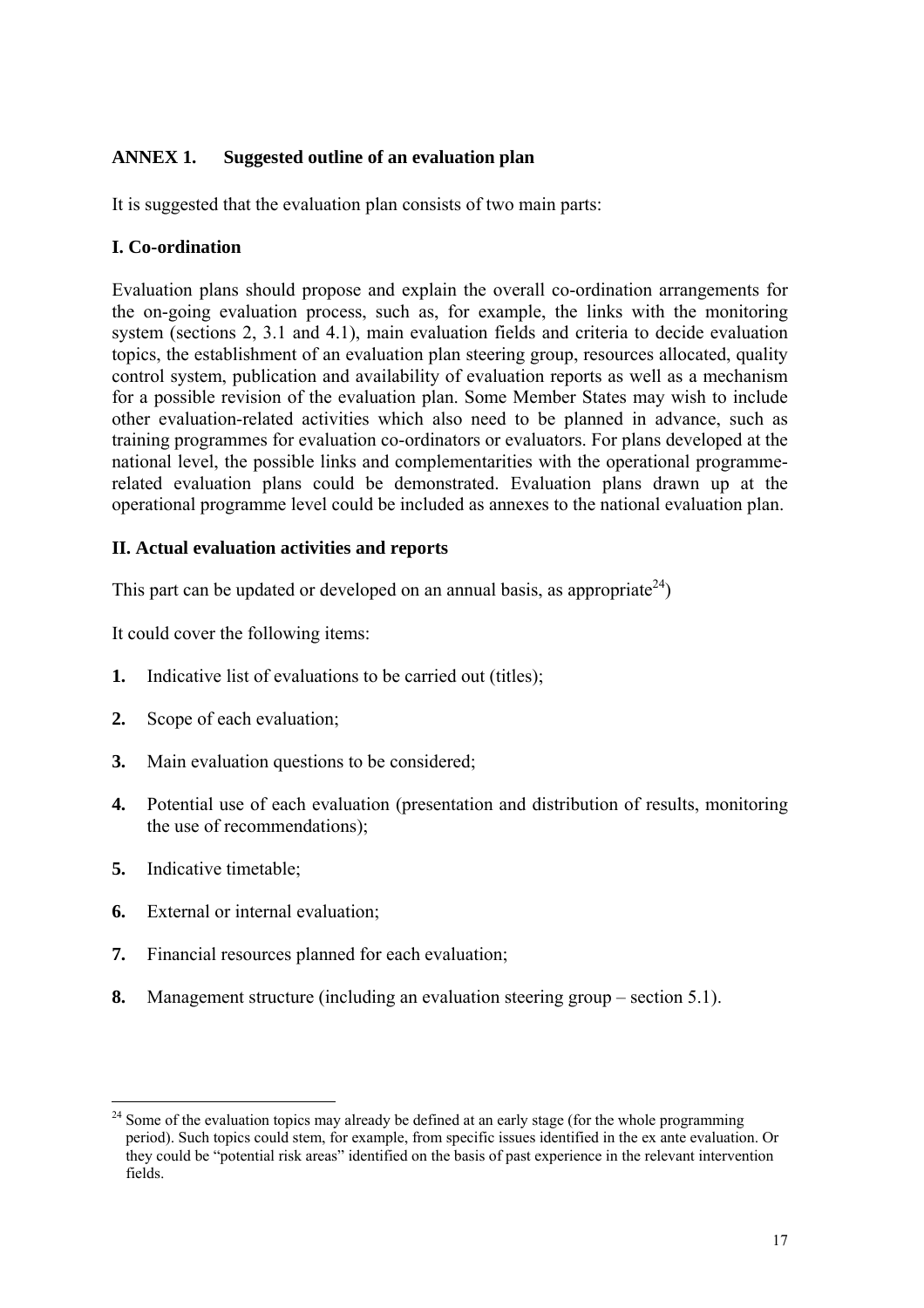# **ANNEX 2. Quality standards<sup>25</sup>**

<span id="page-17-0"></span>

| (1)<br><b>Quality of the Evaluation Report</b>                                                                                                                                                                                                                                                                                                                                                                               | (2)<br><b>Quality of the Evaluation Process</b>                                                                                                                                                                                                       |
|------------------------------------------------------------------------------------------------------------------------------------------------------------------------------------------------------------------------------------------------------------------------------------------------------------------------------------------------------------------------------------------------------------------------------|-------------------------------------------------------------------------------------------------------------------------------------------------------------------------------------------------------------------------------------------------------|
| Meeting Needs: The evaluation report adequately addresses the<br>information needs and corresponds to the terms of reference.                                                                                                                                                                                                                                                                                                | <b>Coherent objectives:</b> The NSRF or the operational programme(s)<br>objectives were coherent and clear enough to facilitate evaluation.                                                                                                           |
| Relevant scope: The rationale, outputs, results, impacts, interactions<br>with other policies, and unexpected effects have been carefully studied<br>(depending on the evaluation scope and evaluation questions).                                                                                                                                                                                                           | Adequate terms of reference: The terms of reference were well<br>drawn up, proved useful, and did not need to be revised.                                                                                                                             |
| Open process: The interested parties (e.g. the stakeholders) have been<br>involved in the design of the evaluation and in the discussion on the<br>results, in order to take into account their different points of view.                                                                                                                                                                                                    | Tender selection: This was well-conducted and the chosen tenderer<br>was able to undertake the evaluation to a good standard.                                                                                                                         |
| Defensible design: The design of the evaluation was appropriate and<br>adequate for obtaining the results needed to answer the main evaluation<br>questions.                                                                                                                                                                                                                                                                 | Effective dialogue and feedback: An inclusive forum and process<br>was created that provided feedback and dialogue opportunities with<br>decision-makers and managers, so improving the quality of the<br>evaluation.                                 |
| Reliable data: The primary and secondary data collected or selected<br>are suitable and reliable in terms of their expected use.                                                                                                                                                                                                                                                                                             | Adequate information: Required monitoring and data systems<br>existed and were made available/were accessed by administrations<br>and partners.                                                                                                       |
| Sound analysis: Quantitative and qualitative data were analysed in<br>accordance with established conventions, and in ways appropriate to<br>answer the evaluation questions correctly.                                                                                                                                                                                                                                      | Good management: The evaluation team was well-managed and<br>supported.                                                                                                                                                                               |
| Credible results: The results are logical and justified by the analysis of<br>data and by suitable interpretations and hypotheses.                                                                                                                                                                                                                                                                                           | Effective dissemination to decision-makers: The evaluation<br>reports/evaluation results were disseminated to steering group<br>members, programme managers, and other decision-makers, who<br>responded appropriately with timely feedback/comments. |
| Impartial conclusions: The conclusions are justified and unbiased.                                                                                                                                                                                                                                                                                                                                                           | dissemination<br>Effective<br>to stakeholders:<br>The<br>evaluation<br>reports/evaluation results were suitably disseminated to all<br>stakeholders and where targeted in ways that supported the learning<br>of lessons.                             |
| Clear report: The report describes the context and goal, as well as the<br>organisation and results of the NSRF or the operational programme(s)<br>in such a way that the information provided is easily understood. A<br>comprehensive executive summary in one of the main working<br>languages of the Commission promotes dissemination of evaluation<br>results and exchange of good practice between the Member States. |                                                                                                                                                                                                                                                       |
| Useful recommendations: The report provides recommendations that<br>are useful to decision-makers and stakeholders and are detailed enough<br>to be implemented.                                                                                                                                                                                                                                                             |                                                                                                                                                                                                                                                       |

 $\overline{a}$ <sup>25</sup> Quality standards were elaborated on the basis of the Communication for the Commission from the President and Mrs Schreyer, C (2002) 5267/1 of 23 December 2002, Evaluation Standards and Good Practice and the Communication to the Commission from Ms Grybauskaitė in Agreement with the President, SEC (2007) 213 of 21 February 2007, Responding to Strategic Needs: Reinforcing the use of evaluation.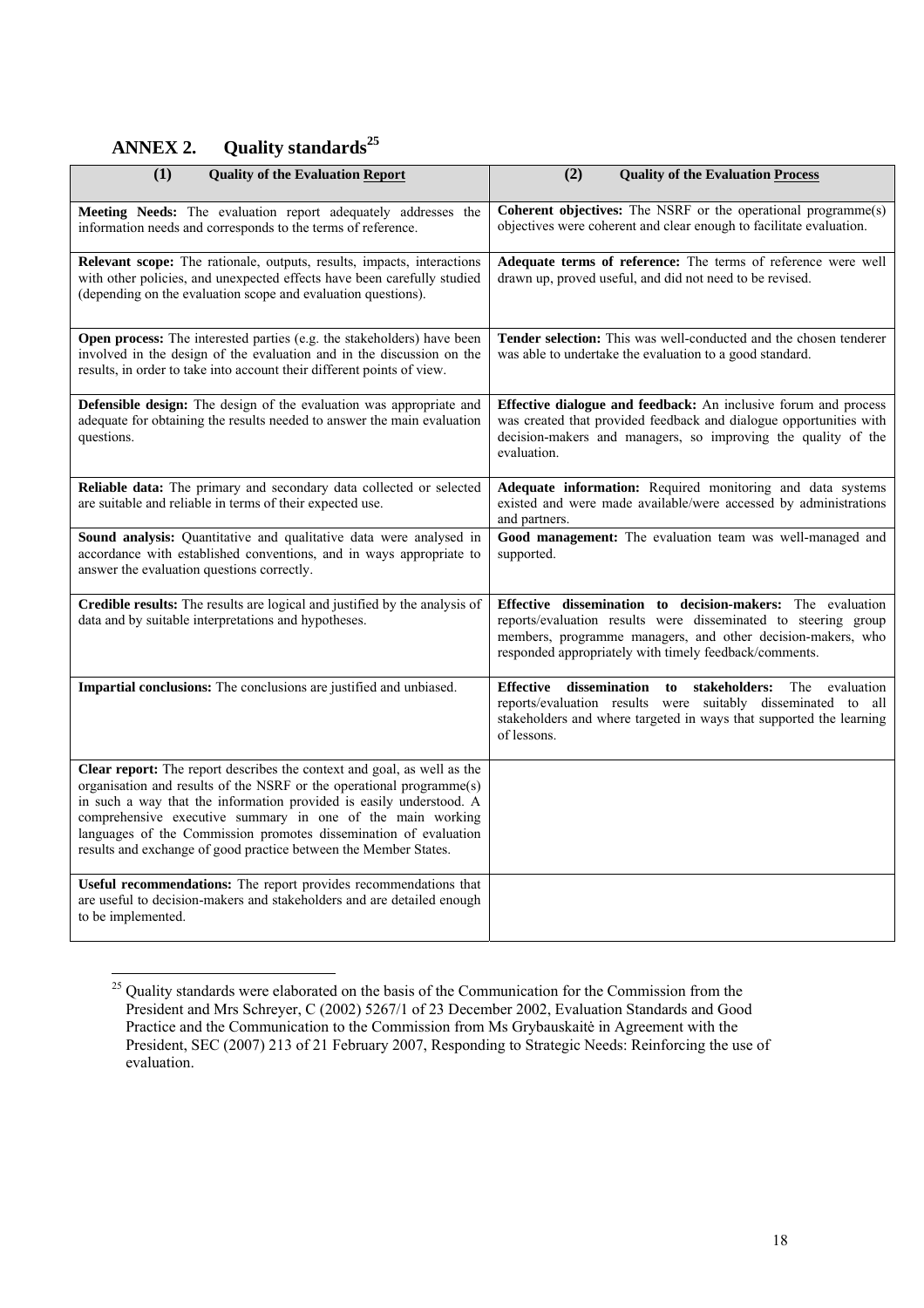## <span id="page-18-0"></span>**ANNEX 3. List of background documents**

Council Regulation (EC) No 1260/1999 of 21 June 1999 laying down general provisions on the Structural Funds

Directive 2001/42/EC of the European Parliament and of the Council of 27 June 2001 on the assessment of the effects of certain plans and programmes on the environment

Council Regulation (EC, Euratom) No 1605/2002 of 25 June 2002 on the Financial Regulation applicable to the general budget of the European Communities

Commission Regulation (EC, Euratom) No 2342/2002 of 23 December 2002 laying down detailed rules for the implementation of Council Regulation (EC, Euratom) No 1605/2002 on the Financial Regulation applicable to the general budget of the European Communities

Communication for the Commission from the President and Mrs Schreyer, C (2002) 5267/1 of 23 December 2002, Evaluation Standards and Good Practice

Council Regulation (EC) No 1698/2005 of 20 September 2005 on support for rural development by the European Agricultural Fund for Rural Development (EAFRG)

Regulation (EC) No 1080/2006 of the European Parliament and of the Council of 5 July 2006 on the European Regional Development Fund and repealing Regulation (EC) No 1783/1999

Regulation (EC) No 1081/2006 of the European Parliament and of the Council of 5 July 2006 on the European Social Fund and repealing Regulation (EC) No 1784/1999

Regulation (EC) No 1082/2006 of the European Parliament and of the Council of 5 July 2006 on a European grouping of territorial cooperation (EGTC)

Council Regulation (EC) No 1083/2006 of 11 July 2006 laying down general provisions on the European Regional Development Fund, the European Social Fund and the Cohesion Fund and repealing Regulation (EC) No 1260/1999

Council Regulation (EC) No 1084/2006 of 11 July 2006 establishing a Cohesion Fund and repealing Regulation (EC) No 1164/94

Commission Regulation (EC) No 1828/2006 of 8 December 2006 setting out rules for the implementation of Council Regulation (EC) No 1083/2006 laying down general provisions on the European Regional Development Fund, the European Social Fund and the Cohesion Fund and of Regulation (EC) No 1080/2006 of the European Parliament and of the Council on the European Regional Development Fund